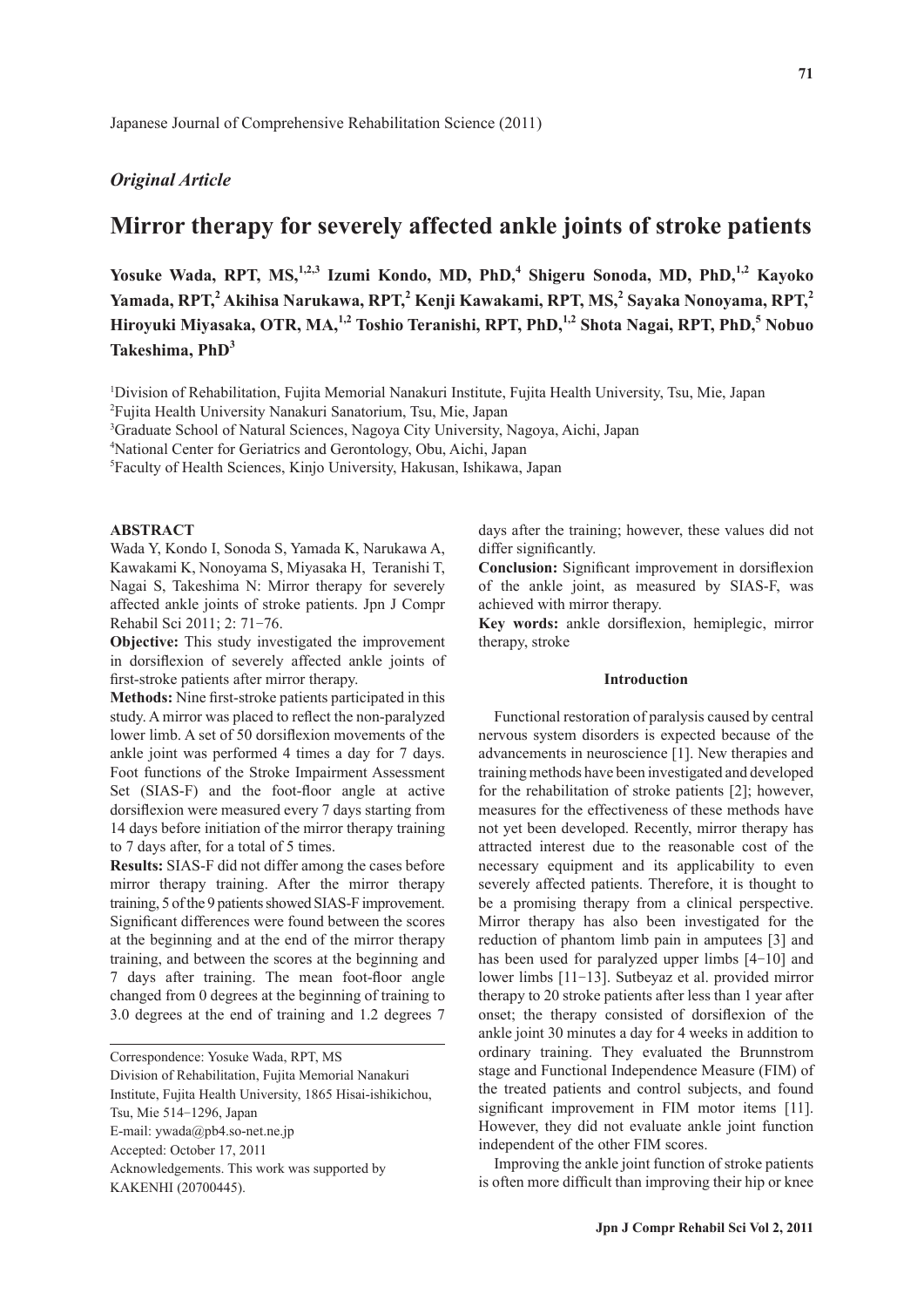joint function [14]. Since dorsiflexion of the ankle joint is important for gait and posture, dorsiflexion training is necessary. Hirano et al. reported that 12 first-ever stroke patients, whose foot function according to Stroke Impairment Assessment Set [15] (SIAS-F) scores was 2 or less, had significantly improved dorsiflexion after mirror therapy (mean 79.7 days after onset) compared with that of control patients [12]. In the paper by Hirano et al., some patients could perform very small dorsiflexion movements of the paralyzed ankle (SIAS-F score  $= 2$ ). The reasons for their improvement could be the additional training in dorsiflexion, the effect of mirror therapy, or both. In the present study, the effect of mirror therapy was evaluated in more severely affected patients (SIAS-F score  $= 0$  or 1).

#### **Subjects**

The study participants were first-stroke patients in the Kaifukuki (convalescent) ward of Nanakuri

**Table 1. Characteristics of patients**

Sanatorium at Fujita Health University. They were undergoing the Full-time Integrated Treatment Program [16], had SIAS-F scores of 1 or 0 without recognition difficulties (cf. Table 1), and were enrolled in the study after they agreed to participate in mirror therapy. The patients' mean age was  $58.6 \pm 14.9$  years, and the interval between onset and admission was  $29.9 \pm 9.7$  days, the interval between onset and initiation of mirror therapy was  $76.9 \pm 9.3$  days, and the interval between onset and the final evaluation was  $90.9 \pm 9.3$  days.

## **Methods**

## **1. Mirror therapy**

The setup for mirror therapy is shown in Fig. 1. The patient sat on a chair that was height adjusted to maintain a 60-degree knee angle. A mirror was placed between the legs to reflect the non-paretic lower limb at the paretic lower limb. The patient performed repeated dorsiflexion movements. He/she was also

| no. | (y) | Case Age Gender | Type of<br>injury    | Focus               | Paretic<br>side | onset and<br>Time 1 (days) | Time between Time between Passive range<br>admission and<br>Time 1 (days) | of ankle<br>dorsiflexion | Spasticity of<br>planter flexion<br>muscle <sup>1</sup> | Sense of<br>hallux<br>position <sup>2</sup> |
|-----|-----|-----------------|----------------------|---------------------|-----------------|----------------------------|---------------------------------------------------------------------------|--------------------------|---------------------------------------------------------|---------------------------------------------|
|     | 63  | М               | hemorrhagic thalamus |                     | R               | 78                         | 45                                                                        | $5^{\circ}$              |                                                         |                                             |
| ∍   | 45  | F               | hemorrhagic putamen  |                     | R               |                            | 43                                                                        | $10^{\circ}$             |                                                         |                                             |
| 3   | 38  | М               | hemorrhagic putamen  |                     |                 | 68                         | 46                                                                        | $5^{\circ}$              |                                                         |                                             |
| 4   | 43  | F               | hemorrhagic thalamus |                     | L               | 74                         | 50                                                                        | $15^{\circ}$             |                                                         |                                             |
|     | 69  | М               | hemorrhagic putamen  |                     | L               | 87                         | 61                                                                        | $5^{\circ}$              |                                                         |                                             |
| 6   | 86  | F               | ischemic             | internal<br>capsule | R               | 64                         | 46                                                                        | $10^{\circ}$             |                                                         |                                             |
|     | 66  | F               | hemorrhagic putamen  |                     | L               | 68                         | 45                                                                        | $10^{\circ}$             |                                                         |                                             |
| 8   | 59  | F               | hemorrhagic putamen  |                     | R               | 86                         | 43                                                                        | $15^{\circ}$             |                                                         |                                             |
| 9   | 58  | M               | ischemic             | <b>MCA</b>          | R               | 90                         | 44                                                                        | $10^{\circ}$             |                                                         |                                             |

<sup>1</sup>Scored using the Modified Ashworth Scale, <sup>2</sup>scored using the Stroke Impairment Assessment Set (L/E position). M, male; F, female; R, right; L, left



**Figure 1**. Mirror therapy setup (for left paralysis)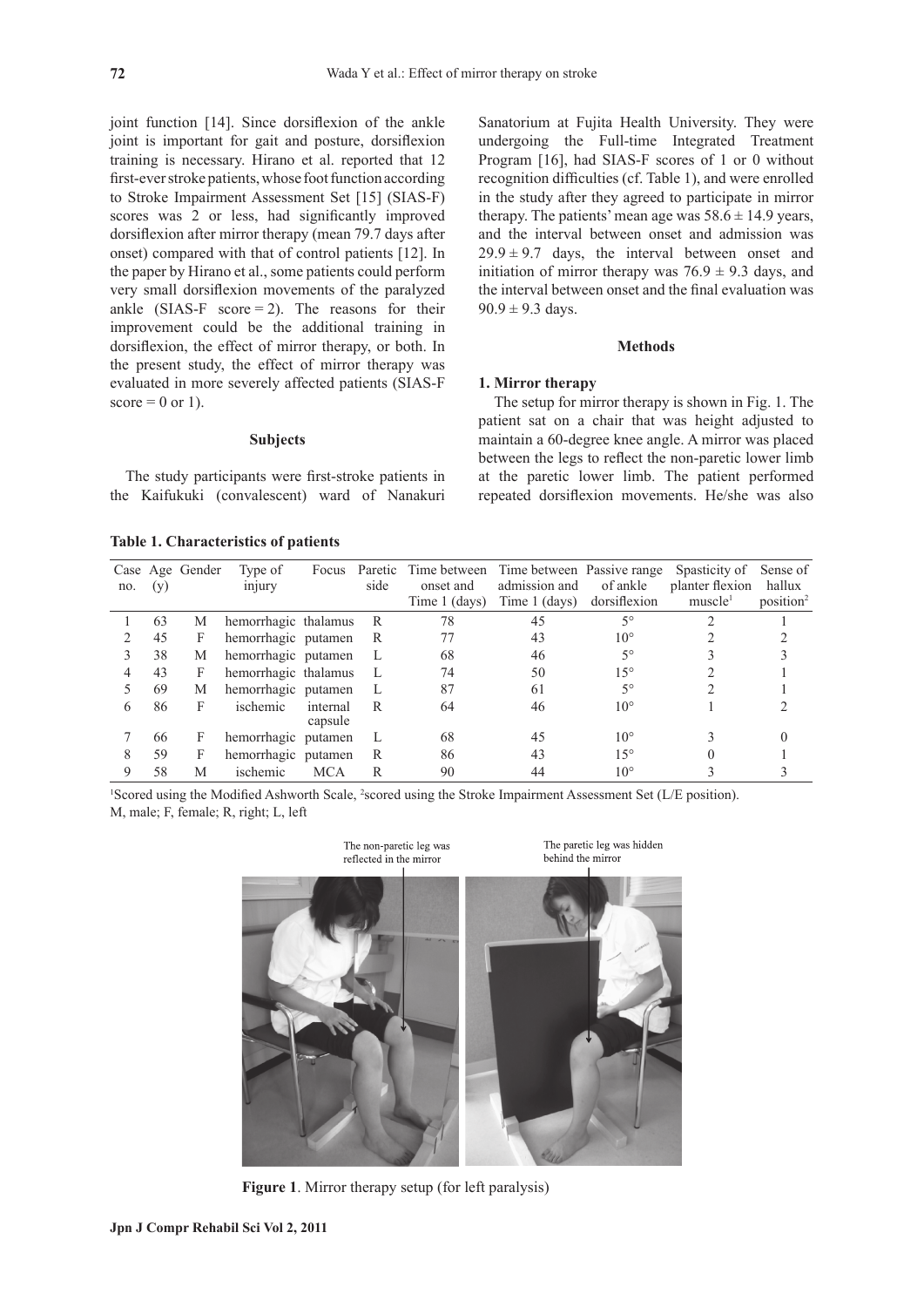

**Figure 2**. Evaluation schedule

Admission, 14 days, 7 days, Start, Time 1, End, Time 2, Time 3, Discharge (mean,  $47.0 \pm 5.7$  days), (Ordinary training only) Patients were evaluated 5 times, at 14 and 7 days before training, and at Times 1, 2, and 3.

asked to dorsiflex the non-paretic leg. The examiner counted the number of dorsiflexions. The examiner did not assist in any way. The patients paced their dorsiflexion movements to the rhythm of a metronome, which generated a sound every 2 seconds for 100 seconds, for a total of 50 dorsiflexion movements. This was considered 1 set, and 4 sets were carried out in a day. Therefore, 1,400 dorsiflexion movements were performed in 1 week.

## **2. Evaluation items and evaluation time**

SIAS-F and the foot-floor angle were evaluated at 14 and 7 days before the mirror therapy training, 1 day (Time 1) and 7 days (Time 2) after starting the mirror therapy, and 7 days after the mirror therapy ended (Time 3). The foot-floor angle was measured on video images (Fig. 2). The patient sat on a chair, and the whole sole of the patient's foot was in contact with the floor. The height of the chair was adjusted to achieve a knee angle of 60 degrees. Videos were taken 90 cm lateral from the paretic malleolus. The maximum dorsiflexion angle between the floor and the sole of the foot was measured using the Dart Trainer software. The median value of 3 trials was used. During dorsiflexion, the movement of the non-paretic ankle joint was not restricted. The rater was a different from the daily training therapist.

The scores were analyzed using non-repeated 2-way analysis of variance, and the significance level was set at 5%.

#### **Results**

#### **1. SIAS-F (Table 2 and Fig. 4)**

SIAS-F was significantly higher at Time 2 than at Time 1; but, SIAS-F at Times 2 and 3 did not differ significantly. SIAS-F was significantly higher at Time 3 than at Time 1. At Time 1, 6 patients scored 0 and 3 scored 1, and these scores did not differ significantly from those 14 days before the first evaluation when all 9 patients scored 1. Five patients had improved scores: 1 patient went from 0 to 1, 1 from 0 to 2, 2 from 1 to 2, and 1 from 1 to 3. The other 4 patients showed no improvement. In 1 patient, the score decreased from 2 at Time 1 to 1 at Time 3.



Figure 3. Typical example of the foot-floor angle Foot-floor angles were measured 3 times, and the median was used in the analysis.

#### Table 2. Change of ankle dorsiflexion

|                                                    | SIAS-F score | SIAS-F angle |              |               |  |
|----------------------------------------------------|--------------|--------------|--------------|---------------|--|
| Case no. Time 1 Time 2 Time 3 Time 1 Time 2 Time 3 |              |              |              |               |  |
|                                                    |              | ∩°           | ∩∘           | ∩∘            |  |
|                                                    |              | ∩°           | ∩°           | ∩∘            |  |
|                                                    |              | $0^{\circ}$  | $12.2^\circ$ | $4.6^{\circ}$ |  |
|                                                    |              | 0°           | ∩∘           | ∩∘            |  |
|                                                    |              | $0^{\circ}$  | $7.3^\circ$  | $6.2^\circ$   |  |
|                                                    |              | 0°           | 7.9°         | ∩∘            |  |
|                                                    |              | ∩°           | ∩∘           | ∩∘            |  |
|                                                    |              | ∩°           | ∩∘           | ∩∘            |  |
|                                                    |              | $\eta$       | n٥           | ٦٥            |  |

SIAS-F, Foot functions of the Stroke Impairment Assessment Set

## **2. Foot-floor angle (Table 2)**

The average foot-floor angle of the 9 patients was  $0$ degrees at both 14 days and 7 days before training (Time 1). The average foot-floor angle improved to  $3.0$ degrees at Time 2, and then dropped to 1.2 degrees at Time 3. For all patients, the dorsiflexion angle improved from Time 1 to Time 2, but decreased from Time 2 to Time 3; however, these differences were not significant.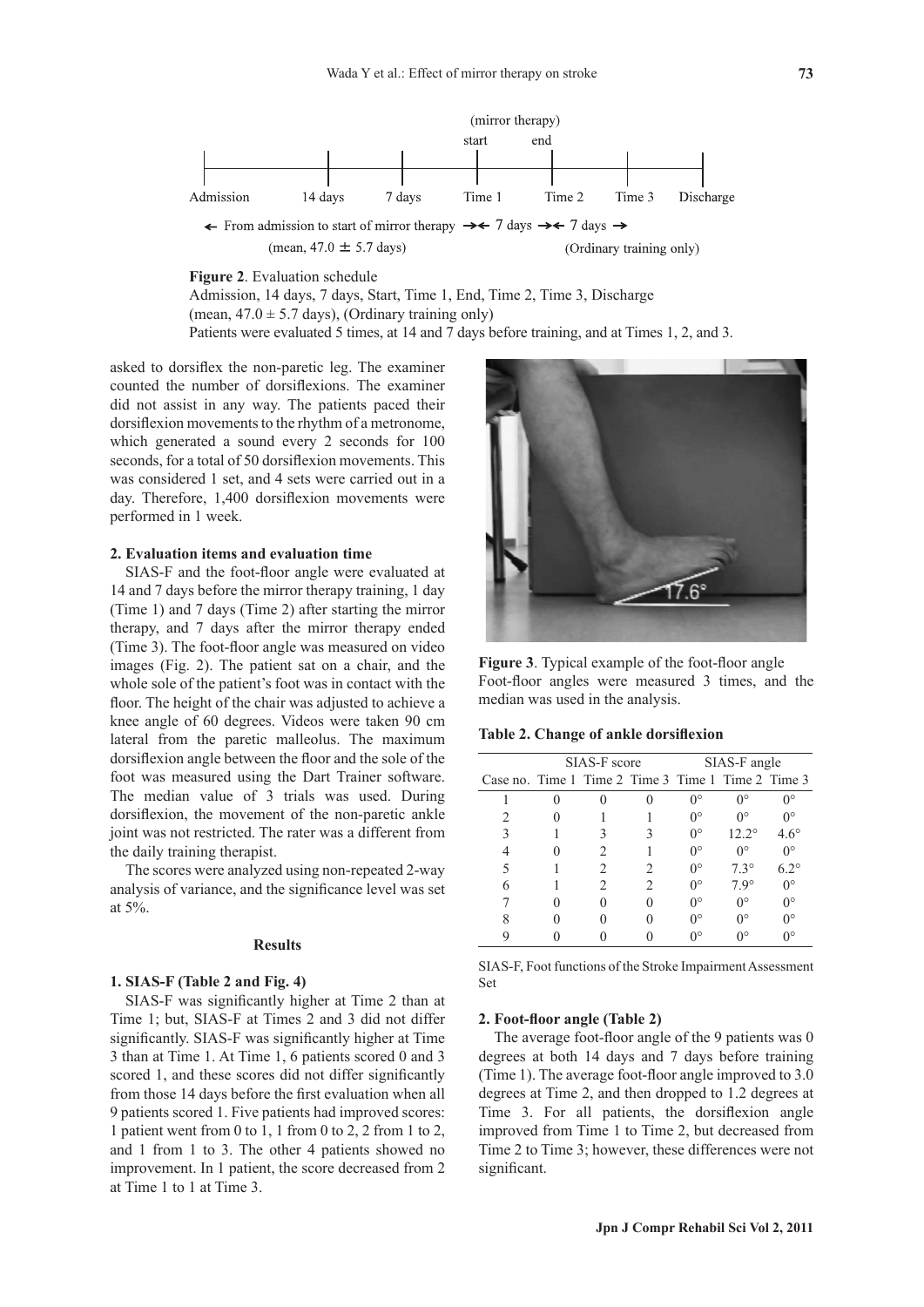

**Figure 4**. Foot functions of the Stroke Impairment Assessment Set (SIAS-F) score changes

A significant difference was observed between the evaluations at Times 1 and 2.

## **Discussion**

The effect of mirror therapy was demonstrated in severely affected ankle joints of stroke patients. Mirror therapy was started an average of 47.0 days after admission (mean, 76.9 days after onset). This was considered such a long time period that the effect of autotherapy was very small. Because it was necessary to complete the mirror therapy and final evaluation (Time 3) before discharge, the average number of days after admission before initiation of mirror therapy was set to fit the average duration of admission at our hospital, which was 61.1 days [17]. Of the 9 study patients, 5 had improved function as demonstrated by the evaluations at Times  $1$  and  $2$ , and no significant changes were found at the Time 3 evaluation. Since 4 of the 5 patients showed improvement between the evaluations at Times 1 and 2, and maintained their function 7 days after the mirror therapy, the effect of the therapy on dorsiflexion function was not only acute, but also long lasting. Although ordinary training was also performed, the effect of mirror therapy was notable. Previous studies [4-6, 10, 11] reported mirror therapy that was conducted from 4 to 12 weeks. However, in the present study, mirror therapy was conducted for 7 days due to the limitation of hospitalization. Patients who underwent mirror therapy had SIAS-F scores of 0 or 1, meaning that they had no active dorsiflexion. In such a brief intervention, the mirror therapy seemed to affect the neural networks related to movement, rather than strengthen the muscles.

The activity of the central neural networks appeared to be modified by seeing the movement, and then the activity of mirror neurons seemed to be modified by visual feedback. Increased blood circulation in the motor cortex reportedly can be achieved by merely imagining the motion [18]. Mirror neurons [19] have been reported in the ventral premotor cortex and the parietal lobe. Since imagining or observing the motion is said to increase activation of the cortex, observation of a motion image seemed to activate cortical function. In the mechanism of severe paralysis, the integrated function of sensorimotor loops and the important role of vision have been reported [20]. Stroke patients lose the opportunity to see their limbs "move as they wish," and thus lose visual feedback. This phenomenon is related to "learned paralysis" in the brain, described by Ramachandran [21]. Visual feedback from the mirror image of the non-paretic leg projects from the visual cortex to the somatosensory area or to the motor area and its associated area. Oouchida et al. reported that the visual information of passive movement of adjusting the joint angle activated Brodmann area 2 in the higher sensory area of the parietal lobe [22]. In a study in monkeys, the area was reportedly not activated by visual stimulation [23], but was activated by training in visuomotor tasks [24, 25]. In addition to the visuomotor tasks, voluntary motor command was also reported to be important. Lotze et al. reported that passive movement did not improve either the function or the activity of the motor cortex [26]. Although improvement of paralysis requires repeated active movements [27], severely affected patients with poor or no movement soon would become bored by such simple repetitive movements. Mirror therapy presents the image of "My paretic leg is moving!" which motivates patients to continue with the training. From this perspective, mirror therapy prevents patients from developing "learned paralysis."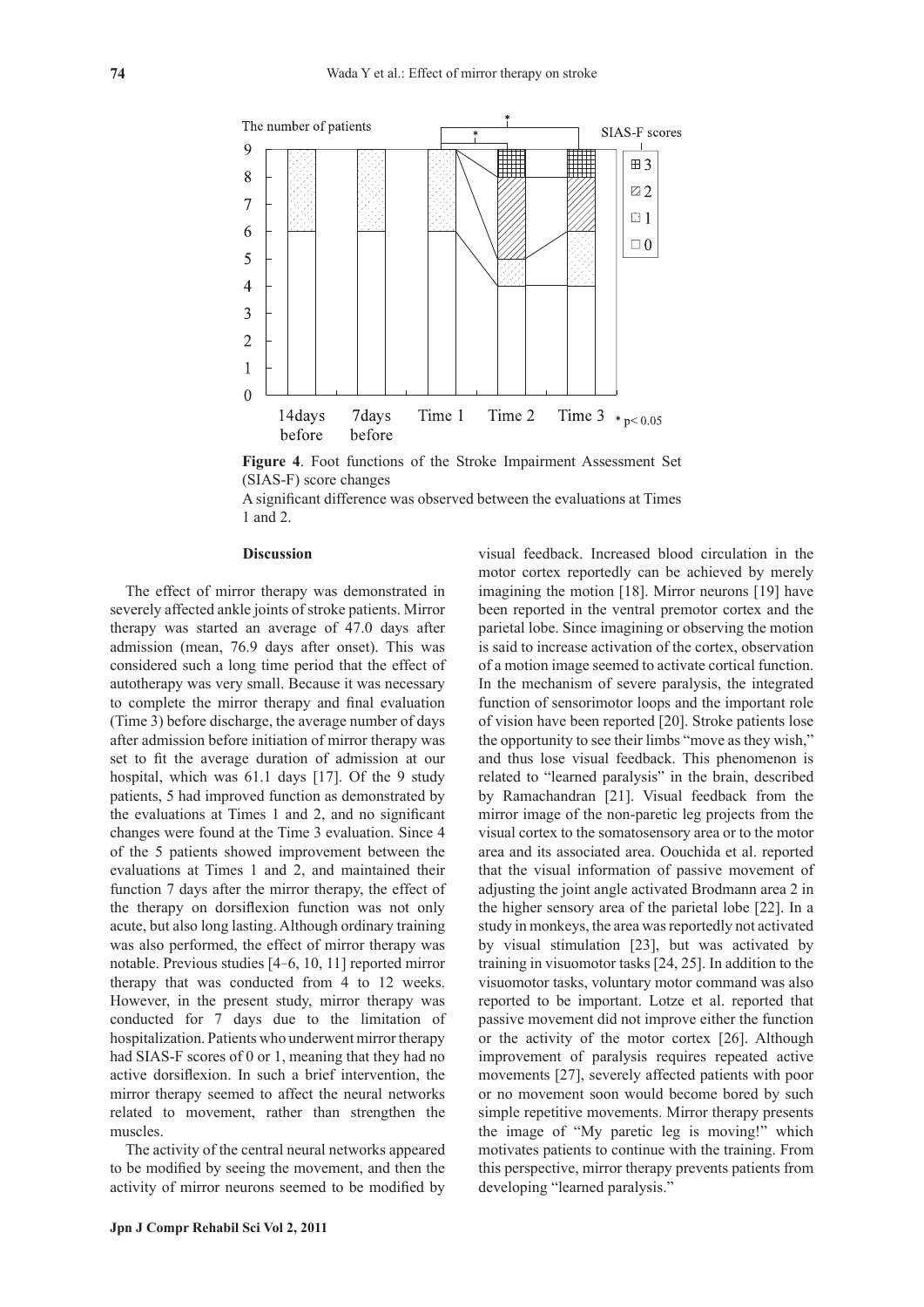We could measure the dorsiflexion angles of 3 severely affected stroke patients and also evaluated their foot-floor angles. Their angles at Time 3 decreased from those at Time 2. Since the SIAS-F scores of these 3 patients had improved at Time 2 and this improvement was maintained until Time 3, there seemed to be some hypofunction of the ankle joints that could not be detected by SIAS-F. There were 3 patients in whom we could measure the angle at Time 2. Four patients had an SIAS-F score of 2 or more. Since an SIAS-F score of 2 is defined as follows: "dorsiflexion movement exists and the foot sole can leave the floor but not sufficiently," the foot-floor angle had to be measured in these 4 patients**.** One patient with an SIAS-F score of 2 whose foot-floor angle could not be measured was carefully examined, and it was found that his score was on the border between scores 1 and 2. Therefore, his foot-floor angle was so small that it could not be measured. Furthermore, the accuracy of angle measurement based on video images is limited; therefore, its accuracy must be evaluated by increasing the number of cases.

We plan to develop a method to ensure that the footfloor angle does not decrease after completing the intervention, and develop a more sensitive measurement method to evaluate mirror therapy.

#### **References**

- 1 . Nudo RJ, Wise BM, SiFuentes F, Milliken GW. Neural substrates for the effects of rehabilitative training on motor recovery after ischemic infarct. Science 1996; 272: 1791-4.
- 2 . Langhorne P, Coupar F, Pollock A. Motor recovery after stroke: a systematic review. Lancet Neurol 2009; 8: 741- 54.
- 3 . Ramachandran VS, Rogers-Ramachandran D, Cobb S. Touching the phantom limb. Nature 1995; 377: 489-90.
- 4 . Altschuler EL, Wisdom SB, Stone L, Foster C, Galasko D, Ramachandran VS, et al. Rehabilitation of hemiparesis after stroke with a mirror. Lancet 1999; 353: 2035-6.
- 5 . Sathian K, Greenspan AI, Wolf SL. Doing it with mirrors: a case study of a novel approach to neurorehabilitation. Neurorehabil Neural Repair 2000; 14: 73-6.
- 6 . Stevens JA, Stoykov ME. Using motor imagery in the rehabilitaion of hemiparesis. Arch Phys Med Rehabil 2003; 84: 1090-2.
- 7 . Suzuki M, Kohno M, Sonoda S, Sugiyama T, Yamada M, Hukaya N. A case of stroke patient who received mirror therapy with objective improvement of finger function of affected side. Jpn J Occup Ther 2002: 36: 1049-52. Japanese.
- 8 . Tezuka Y, Fujiwara M, Kikuchi K, Ogawa S, Tokunaga N, Ichikawa A, et al. Effect of mirror therapy for patients with post-stroke paralysis of upper limb: randomized cross-over study. J Jpn Phys Ther Assoc 2006: 33: 62-8. Japanese.
- 9 . Matsuo A, Shomoto K, Sasaki H, Takatori K, Nagino K, Oka M, et al. The immediate change of muscle activities

at upper limb by the mirror therapy: study by using single case design. J Jpn Phys Ther Assoc 2005: 32: 368-73. Japanese.

- 10 . Yavuzer G, Selles R, Sezer N, Sutbeyaz S, Bussmann JB, Stam HJ, et al. Mirror therapy improves hand function in subacute stroke: a randomaized controlled trial. Arch Phys Med Rehabil 2008; 89: 393-8.
- 11 . Sutbeyaz S, Yavuzer G, Sezer N, Koseoglu BF. Mirror therapy enhances lower-extremity motor recovery and motor functioning after stroke: a randomized controlled trial. Arch Phys Med Rehabil 2007; 88: 555-9.
- 12 . Hirano K, Nagai S, Wada Y, Nonoyama S, Narukawa A, Sonoda S, et al. Improvement of hemiplegic ankle dorsiflexion by mirror therapy. Sogo Rehabilitation 2008: 36: 683-8. Japanese.
- 13 . Amimoto K. Clinical application of mirror therapy in patients with hemiparesis. Med Basis Phys Ther 2009: 12: 5-8. Japanese.
- 14 . Mori M, Nagai S, Sonoda S, Aoki T, Kawakita M, Saitoh E. Outcome of the Full-time Integrated Treatment (FIT) program. Sogo Rehabilitation 2005: 33: 257-63. Japanese.
- 15 . Chino N, Sonoda S, Domen K, Saitoh E, Kimura A. Stroke Impairment Assessment Set (SIAS) ― A new evaluation instrument for stroke patients ―. Jpn J Rehabil Med 1994; 31: 119-25.
- 16 . Sonoda S, Saitoh E, Nagai S, Kawakita M, Kanada Y. The Full-time Integrated Treatment (FIT) Program, a new system for stroke rehabilitaion in Japan: comparison with conventional rehabilitation. Am J Phys Med Rehabil 2004; 83: 88-93.
- 17 . Nobotachi N, Sonoda S, Okuyama Y, Kawahara Y, Watanabe M, Teranisi T, et al. Relationship between increase in exercise and motor paralysis improvement in stroke patients in the Kaifukuki rehabilitation ward. Jpn J Stroke 2010: 32: 340-5. Japanese.
- 18 . Sharma N, Pomeroy VM, Baron JC. Motor imagery: a backdoor to the motor system after stroke ? Stroke 2006; 37: 1941-52.
- 19 . Rizzolatti G, Fadiga L, Gallese V, Fogassi L. Premotor cortex and the recognition of motor actions. Cognitive Brain Res 1996; 3: 131-41.
- 20 . Jeannerod M. The mechanisms of self-recognition in humans. Behav Brain Res 2003; 142: 1-15.
- 21 . Ramachandran VS, Altschuler EL. The use of visual feedback, in particular mirror visual feedback, in restoring brain function. Brain 2009; 132: 1693-710.
- 22 . Oouchida Y, Okada T, Nakashima T, Matsumura M, Sadato N, Naito E. Your hand movements in my somatosensory cortex: a visuo-kinesthetic function in human area 2. Neuroreport 2004; 15: 2019-23.
- 23 . Iwamura Y, Tanaka M, Sakamoto M, Hikosaka O. Rostrocaudal gradients in the neuronal receptive field complexity in the finger region of the alert monkeys postcentral gyrus. Exp Brain Res 1993; 92: 360-8.
- 24. Iriki A, Tanaka M, Iwamura Y. Coding of modified body schema during tool use by macaque postcentral neurones. Neuroreport 1996; 7: 2325-30.
- 25 . Obayashi S, Tanaka M, Iriki A. Subjective image of